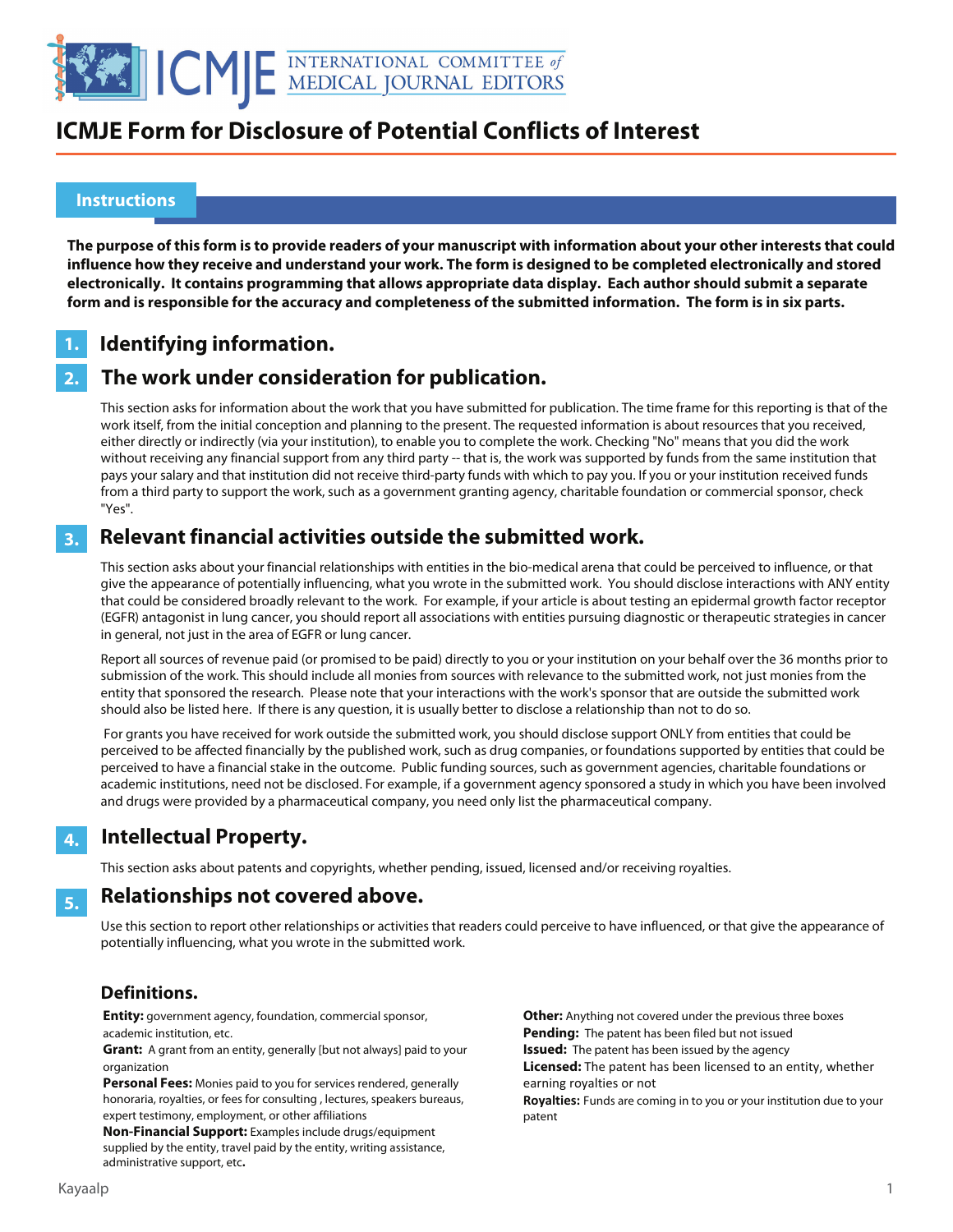

| <b>Section 1.</b>                    | <b>Identifying Information</b>                    |                                   |                          |
|--------------------------------------|---------------------------------------------------|-----------------------------------|--------------------------|
| 1. Given Name (First Name)<br>Cuneyt |                                                   | 2. Surname (Last Name)<br>Kayaalp | 3. Date<br>30-March-2020 |
| 4. Are you the corresponding author? |                                                   | $\sqrt{\vert$ Yes<br>No           |                          |
| 5. Manuscript Title                  | R-Y Gastric Bypass and Its Modifications          |                                   |                          |
|                                      | 6. Manuscript Identifying Number (if you know it) |                                   |                          |

# **The Work Under Consideration for Publication**

Did you or your institution **at any time** receive payment or services from a third party (government, commercial, private foundation, etc.) for any aspect of the submitted work (including but not limited to grants, data monitoring board, study design, manuscript preparation, statistical analysis, etc.)?

| Are there any relevant conflicts of interest? |  | l Yes |  | $\sqrt{}$ No |
|-----------------------------------------------|--|-------|--|--------------|
|-----------------------------------------------|--|-------|--|--------------|

# **Relevant financial activities outside the submitted work. Section 3. Relevant financial activities outset**

Place a check in the appropriate boxes in the table to indicate whether you have financial relationships (regardless of amount of compensation) with entities as described in the instructions. Use one line for each entity; add as many lines as you need by clicking the "Add +" box. You should report relationships that were **present during the 36 months prior to publication**.

| Are there any relevant conflicts of interest? | <b>Yes</b> | $\sqrt{}$ No |  |
|-----------------------------------------------|------------|--------------|--|
|                                               |            |              |  |

# **Intellectual Property -- Patents & Copyrights**

Do you have any patents, whether planned, pending or issued, broadly relevant to the work?  $\Box$  Yes  $\Box$  No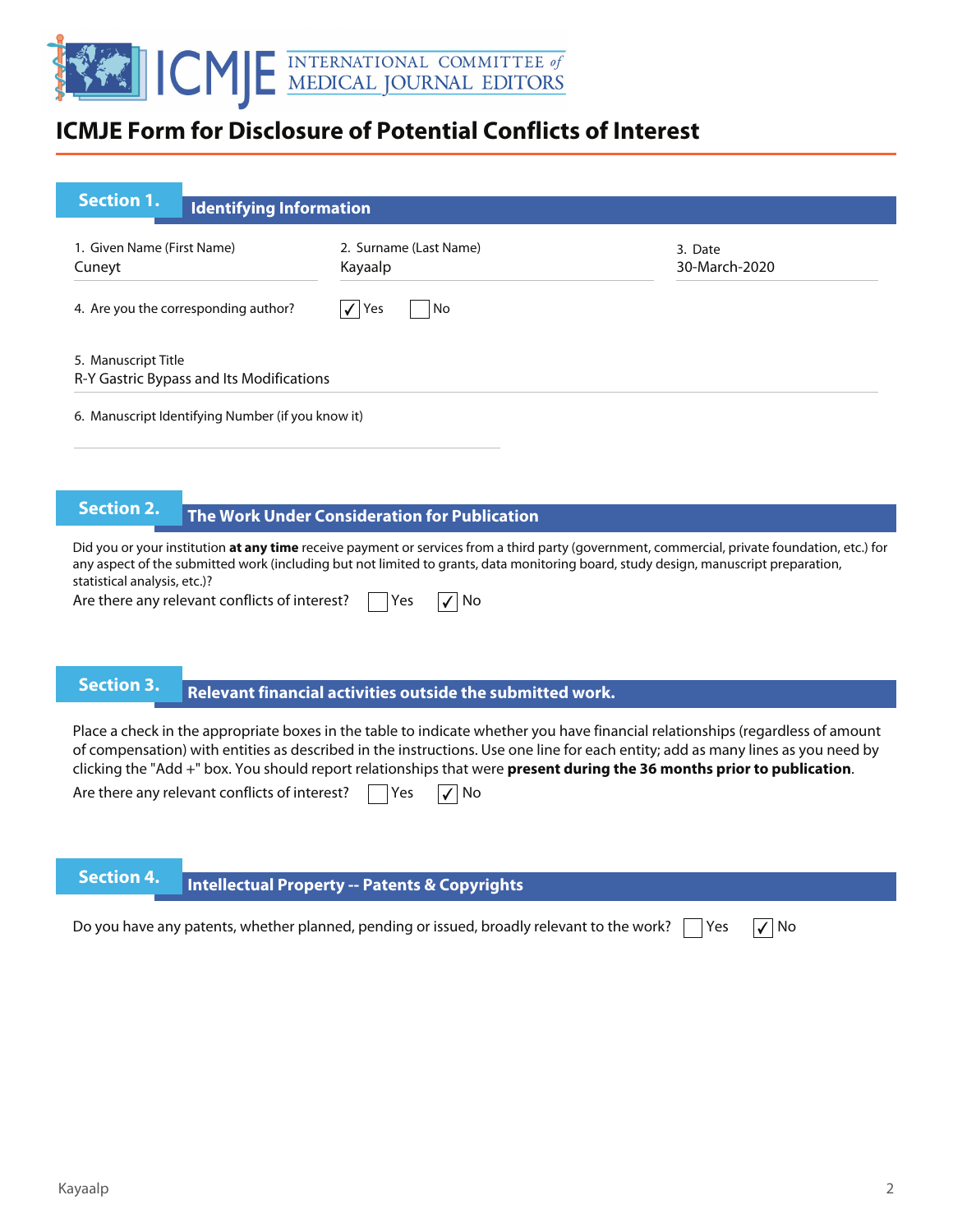

## **Section 5.** Relationships not covered above

Are there other relationships or activities that readers could perceive to have influenced, or that give the appearance of potentially influencing, what you wrote in the submitted work?

Yes, the following relationships/conditions/circumstances are present (explain below):

 $\sqrt{\ }$  No other relationships/conditions/circumstances that present a potential conflict of interest

At the time of manuscript acceptance, journals will ask authors to confirm and, if necessary, update their disclosure statements. On occasion, journals may ask authors to disclose further information about reported relationships.

### **Section 6. Disclosure Statement**

Based on the above disclosures, this form will automatically generate a disclosure statement, which will appear in the box below.

Dr. Kayaalp has nothing to disclose.

### **Evaluation and Feedback**

Please visit http://www.icmje.org/cgi-bin/feedback to provide feedback on your experience with completing this form.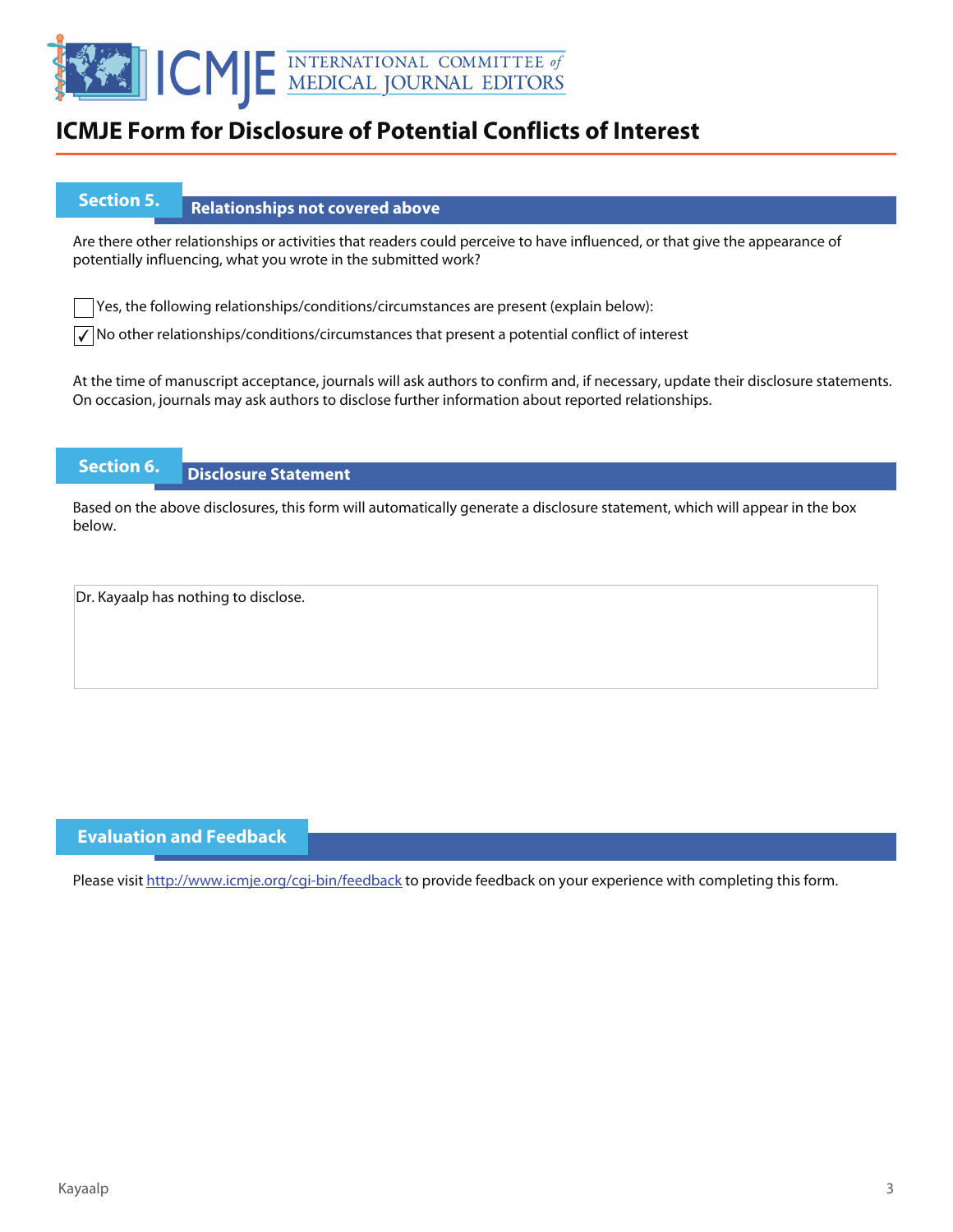

### **Instructions**

l

**The purpose of this form is to provide readers of your manuscript with information about your other interests that could influence how they receive and understand your work. The form is designed to be completed electronically and stored electronically. It contains programming that allows appropriate data display. Each author should submit a separate form and is responsible for the accuracy and completeness of the submitted information. The form is in six parts.** 

### **Identifying information. 1.**

### **The work under consideration for publication. 2.**

This section asks for information about the work that you have submitted for publication. The time frame for this reporting is that of the work itself, from the initial conception and planning to the present. The requested information is about resources that you received, either directly or indirectly (via your institution), to enable you to complete the work. Checking "No" means that you did the work without receiving any financial support from any third party -- that is, the work was supported by funds from the same institution that pays your salary and that institution did not receive third-party funds with which to pay you. If you or your institution received funds from a third party to support the work, such as a government granting agency, charitable foundation or commercial sponsor, check "Yes".

#### **Relevant financial activities outside the submitted work. 3.**

This section asks about your financial relationships with entities in the bio-medical arena that could be perceived to influence, or that give the appearance of potentially influencing, what you wrote in the submitted work. You should disclose interactions with ANY entity that could be considered broadly relevant to the work. For example, if your article is about testing an epidermal growth factor receptor (EGFR) antagonist in lung cancer, you should report all associations with entities pursuing diagnostic or therapeutic strategies in cancer in general, not just in the area of EGFR or lung cancer.

Report all sources of revenue paid (or promised to be paid) directly to you or your institution on your behalf over the 36 months prior to submission of the work. This should include all monies from sources with relevance to the submitted work, not just monies from the entity that sponsored the research. Please note that your interactions with the work's sponsor that are outside the submitted work should also be listed here. If there is any question, it is usually better to disclose a relationship than not to do so.

 For grants you have received for work outside the submitted work, you should disclose support ONLY from entities that could be perceived to be affected financially by the published work, such as drug companies, or foundations supported by entities that could be perceived to have a financial stake in the outcome. Public funding sources, such as government agencies, charitable foundations or academic institutions, need not be disclosed. For example, if a government agency sponsored a study in which you have been involved and drugs were provided by a pharmaceutical company, you need only list the pharmaceutical company.

### **Intellectual Property. 4.**

This section asks about patents and copyrights, whether pending, issued, licensed and/or receiving royalties.

### **Relationships not covered above. 5.**

Use this section to report other relationships or activities that readers could perceive to have influenced, or that give the appearance of potentially influencing, what you wrote in the submitted work.

### **Definitions.**

**Entity:** government agency, foundation, commercial sponsor, academic institution, etc.

**Grant:** A grant from an entity, generally [but not always] paid to your organization

**Personal Fees:** Monies paid to you for services rendered, generally honoraria, royalties, or fees for consulting , lectures, speakers bureaus, expert testimony, employment, or other affiliations

**Non-Financial Support:** Examples include drugs/equipment supplied by the entity, travel paid by the entity, writing assistance, administrative support, etc**.**

**Other:** Anything not covered under the previous three boxes **Pending:** The patent has been filed but not issued **Issued:** The patent has been issued by the agency **Licensed:** The patent has been licensed to an entity, whether earning royalties or not

**Royalties:** Funds are coming in to you or your institution due to your patent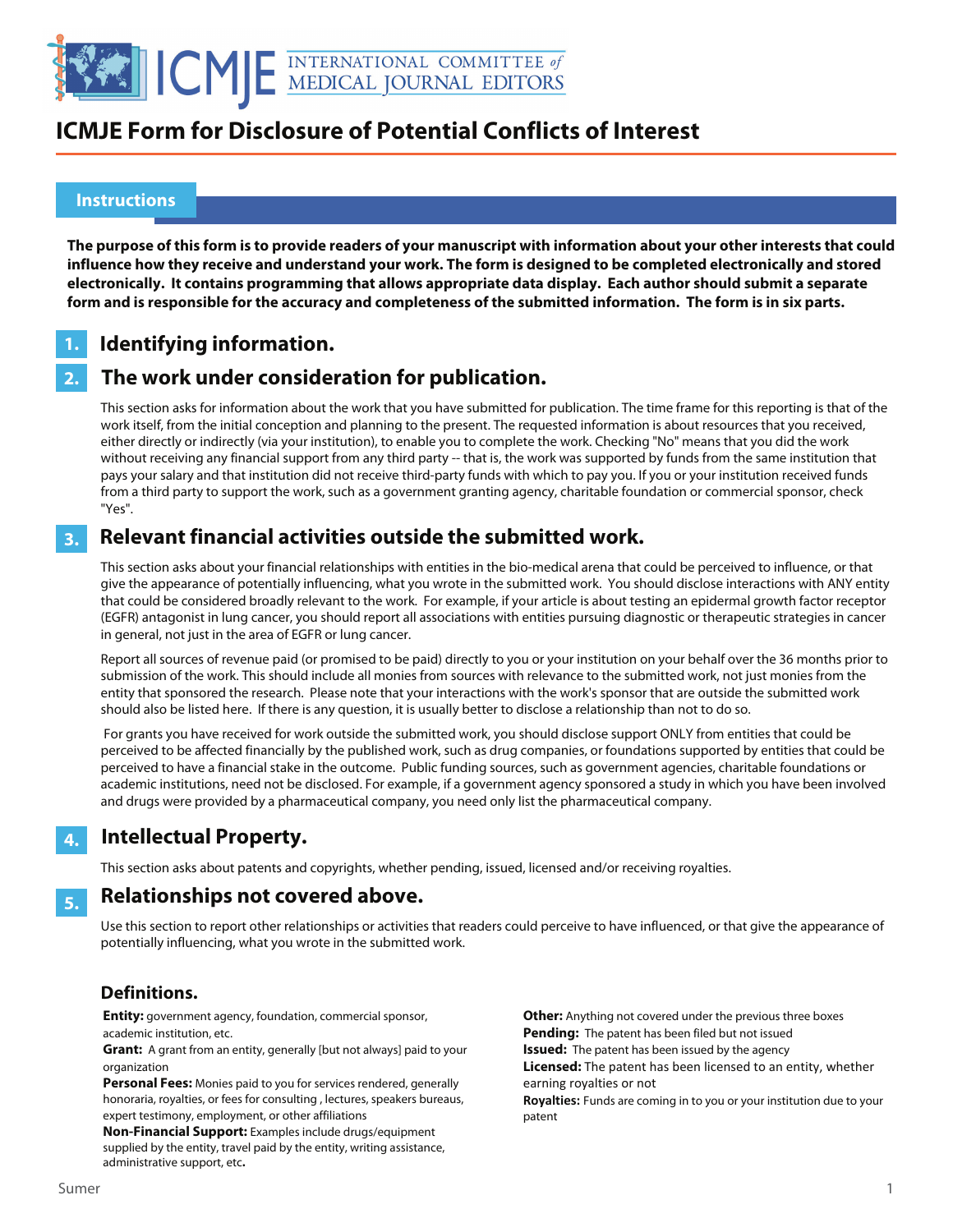

| <b>Section 1.</b>                                                           | <b>Identifying Information</b>                                                                |                                                            |  |                                                         |  |  |
|-----------------------------------------------------------------------------|-----------------------------------------------------------------------------------------------|------------------------------------------------------------|--|---------------------------------------------------------|--|--|
| 1. Given Name (First Name)<br>Fatih<br>4. Are you the corresponding author? |                                                                                               | 2. Surname (Last Name)<br>Sumer<br>$\sqrt{ N_{0} }$<br>Yes |  | 3. Date<br>31-March-2020<br>Corresponding Author's Name |  |  |
| 5. Manuscript Title                                                         | R-Y Gastric Bypass and Its Modifications<br>6. Manuscript Identifying Number (if you know it) |                                                            |  | Cuneyt Kayaalp                                          |  |  |

## **The Work Under Consideration for Publication**

Did you or your institution **at any time** receive payment or services from a third party (government, commercial, private foundation, etc.) for any aspect of the submitted work (including but not limited to grants, data monitoring board, study design, manuscript preparation, statistical analysis, etc.)?

| Are there any relevant conflicts of interest? |  | l Yes |  | $\sqrt{}$ No |
|-----------------------------------------------|--|-------|--|--------------|
|-----------------------------------------------|--|-------|--|--------------|

# **Rection 3.** Relevant financial activities outside the submitted work.

Place a check in the appropriate boxes in the table to indicate whether you have financial relationships (regardless of amount of compensation) with entities as described in the instructions. Use one line for each entity; add as many lines as you need by clicking the "Add +" box. You should report relationships that were **present during the 36 months prior to publication**.

| Are there any relevant conflicts of interest? | <b>Yes</b> | $\sqrt{}$ No |  |
|-----------------------------------------------|------------|--------------|--|
|                                               |            |              |  |

# **Intellectual Property -- Patents & Copyrights**

Do you have any patents, whether planned, pending or issued, broadly relevant to the work?  $\Box$  Yes  $\Box$  No